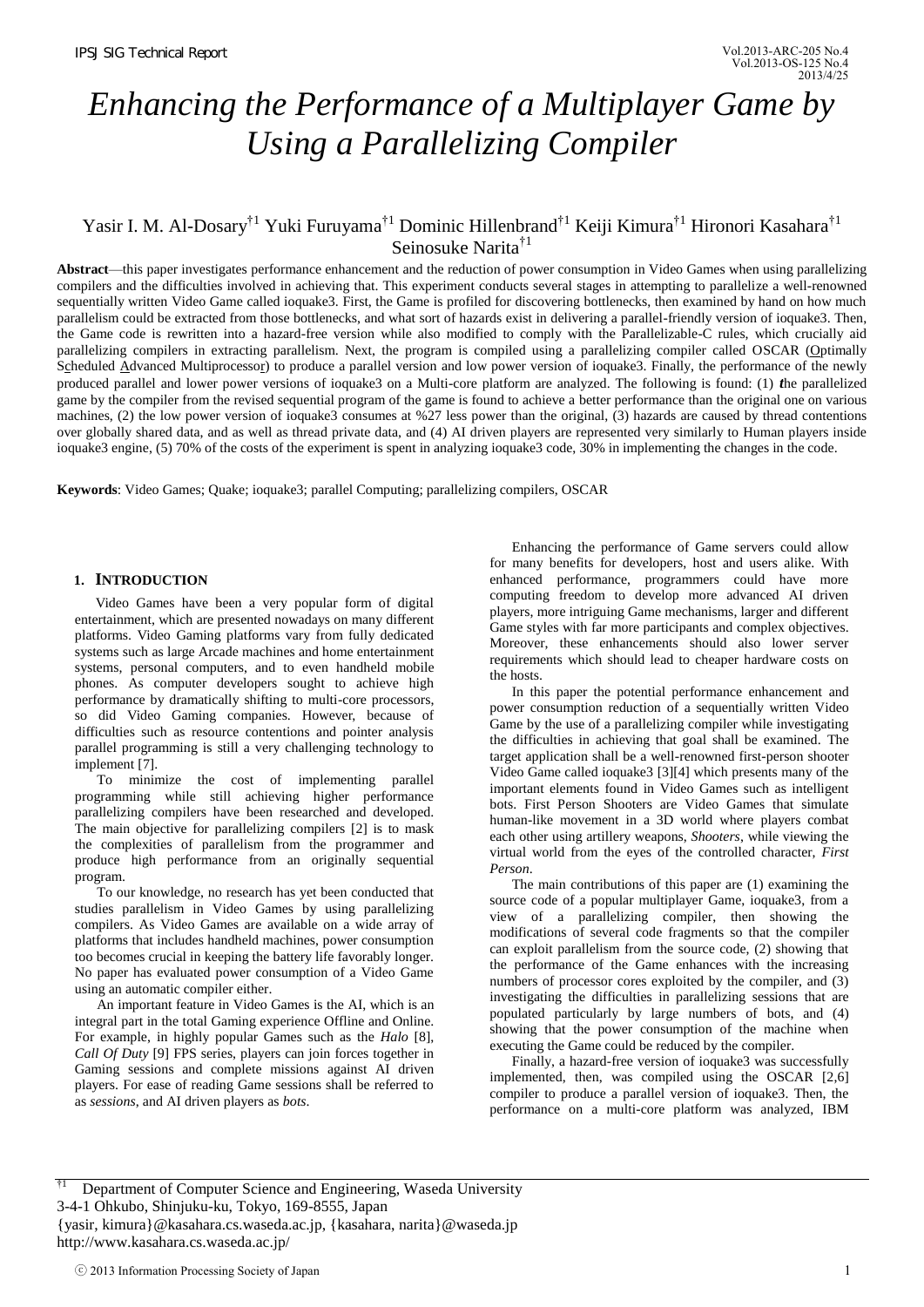POWER5+ [18], and RPX. The parallelized Game by the compiler from the revised sequential program of the Game was found to achieve a 5.1 and 2 faster performance at 8-threads and 4-threads on two different machines than the original ioquake3. Moreover, the power consumption was reduced to %73 of the original. Finally, the experience during this work is summarized. The rest of the paper is as follows. Section 2 mentions some of the main researches in this field that relate to this work. Section 3 presents a brief overview of the OSCAR compiler and Parallelizable-C [5]. Section 4 presents the methodology that was taken to achieve a parallelized ioquake3. Section 5 presents the performance results and analysis of this experiment. Finally, in Section 6 the conclusions are drawn.

## **2. RELATED WORKS**

The methodology and requirements in benchmarking Video Game servers were thoroughly examined using a Video Game called Quake [11]. The behavior and requirements resembled benchmarking Online Transaction Processing Systems. Furthermore, increasing the number of players from 16 to 100 without overloading the CPU was possible. Consequently, the bottlenecks created by the additional users were both Gamerelated as well as network-related processing in about a 1:1 ratio.

The parallelism and scalability of interactive, multiplayer game servers was investigated by designing and implementing a parallel version of Quake by hand.[12] The pioneering investigation of parallelism in Gaming engines found that scaling interactive multiplayer Games such as Quake to large number of players by using parallelism is a challenging task. Moreover, the main bottlenecks were lock synchronization and high wait times where significant future improvements are possible by taking advantage of Game-specific knowledge.

The difficulties in porting a parallel version of Quake to implement Transactional Memory and the eventual performance were examined [13]. Another parallel version of Quake was designed by hand that uses Transactional Memory completely from the original Quake. The difficulties involved in achieving that and how much performance improvement could be achieved from this technology were investigated. [14]

## **3. OSCAR COMPILER AND PARALLELIZABLE-C**

OSCAR compiler [2,6] is a parallelizing compiler developed in Waseda University; it excels at enhancing the performance of a sequentially written C Program by extracting parallelism at the multigrain level and exploiting data locality. In this section, the process in which OSCAR is able to achieve performance enhancement with those techniques will be explained.

**Here,** multigrain parallelism is the technique of extracting parallelism at different grains such as coarse grain task parallelism, loop iteration parallelism, and statement level near fine grain parallelism. In the following text, loops, function calls, and basic blocks are defined as **coarse grain tasks**.

The OSCAR compiler begins by analyzing the sequential program and decomposes it into three types of Macro-Tasks (MTs); <u>Basic Block (BB); Repetition Block</u> (RB); Subroutine Block (SB). If there are parallelizable Loops they are decomposed into loops of smaller iterations as MTs- the number of iterations are determined by the original number of iterations and the number of Processor Cluster and Processor Elements.

Data dependencies and control flow amongst macro-tasks are hierarchically analyzed. Then, Earliest Executable Condition analysis that is based on those Data Dependencies and Control Flow is made to determine parallelism amongst those macrotasks. The analysis result is represented as a Macro Task Graph (MTG). If an MT is a subroutine call or a loop that has coarse grain task parallelism, the compiler generates inner MTs inside that MT hierarchically- figure1 shows an example on an MT G.

Finally, the OSCAR compiler assigns MTs to the targeted processor groups or processor cores by using either static or dynamic scheduling.

If several MTs share the same piece of data that is larger than the available cache size or the local memory, the OSCAR compiler will decompose the MTs into smaller ones so that it will be able to fit the data accessed by those sharing MTs into the cache or memory space by loop aligned decomposition. Then, these decomposed MTs are scheduled onto Processor elements, which access the same data successively as much as possible.

One of the main difficulties in determining potential parallelism in a program is pointer analysis [7]. Parallelizable-C is a programming guideline to help automatic compilers perform pointer analysis precisely, and extract the most possible amount of parallelism from a sequential program. Parallelizable-C [5] is an accumulation of rules that guide the programmer while sheltering the programmer from the complexities of parallel tuning. Further details on OSCAR program optimizations. [6, 19, 10]

Some of the recently developed multicore platforms equipped with DFVS (Dynamic Voltage and Frequency Scaling) and power gating that can be controlled by the OS that is limited beyond the inner power status of a running application. However, the OSCAR compiler has achieved automatic power control schemes using DVFS and Power Gating for multicores that allow power control of an application from within by implementing two approaches; minimum time execution; satisfaction of real-time deadline.

After the MT scheduling phase, the power reduction algorithm determines the suitable voltage and frequency for each MT [reference]. The OSCAR compiler determines the execution time for each MT to minimize the program's overall energy consumption. Next, it chooses a critical path, the longest execution time needed for the MTG. The newly parallelized code must be produced while satisfying the designated deadline. When determining the MT voltage and frequency phase is concluded, the OSCAR compiler applies the dynamic frequency scaling to reduce energy consumption while considering MTs idle times and their overheads.

In this experiment, the Power Control API is developed to control power through the modified version of the Linux kernel [1] that includes the fvcontrol directive. The fvcontrol directive sets the power status of a module to the specified valueget\_time function from the Time API is used to retrieve the current time from the system for inter-core synchronization. The power status notation used in the Power Control API is an integer value ranging from 12.5 to 100. The values from 100 to 12.5 represent the percentages of clock frequency of the specified module where 100 is the maximum clock frequency of 648 MHz.

## **4. METHODOLOGY**

In this section, the techniques implemented in creating a parallelized version of ioquake3 shall be explained.

## **4.1. Profiling**

The first step in enhancing the performance of a computer application, such as ioquake3 is knowing which area of the program is critical to the overall performance. Those critical areas shall be referred to as *bottlenecks* throughout this paper. To learn what bottlenecks are created in bot sessions, a free-for-all (no teams) bots ioquake3 match in a medium to small sized map was profiled using Visual Studio Performance Profiler [17]. Smaller map should force more bot interactions, which should yield to a more intense processing situation. Furthermore, larger scale session was targeted in anticipation for its growing popularity in the industry; hence, ioquake3's engine limit was increased from the original Engine limit of 32 to 112 bots, which is the limit of our targeted machine. The Bots were a mixture of 8 types [15] that are of different personalities- different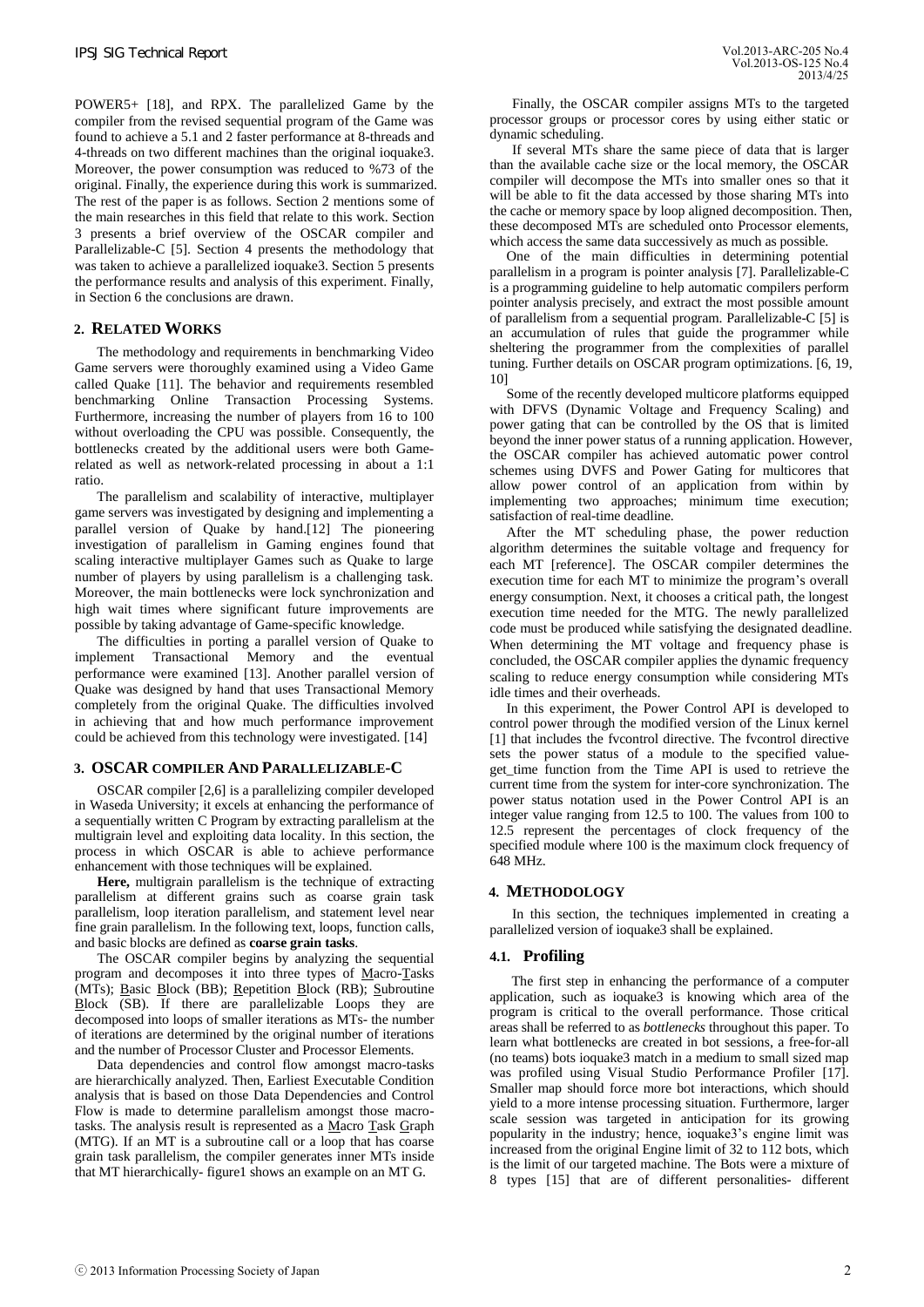aggression levels, different weapon preferences and so forth. The bots were set to be at the highest level of difficulty that required more complex decision making computations; thus, more CPU intense. Therefore, this varying setup should cover many different computation patterns, which should yield a richer profiling result.

## **4.2. Profiling Results**

The profiler showed the existence of 3 post-initialization bottlenecks inside the main Game loop that comprise of over 90% of the total CPU time with an almost equal distribution amongst them. The bottlenecks are BotAI(), ClientThink(), and SendClientMessages() that shall be explained later on in this section. In this paper, for ease of reading all functions() shall be written with brackets as such.

## **4.3. Program Code Analysis**

#### a) **Bottlenecks**

In this section an overview of the general role each bottleneck has within the engine will be shown.

#### *BotAI()*

The BotAI() function takes on the role of the *brains* in bots where decisions are made. First, the BotAI() function, the *brains*, **views** other players and entities (such as items and weapons) around it using the *Messages* that were *built* for it by the SendClientMessages(). Then, the bot **makes** a logical **decision** of what **action** to take (pursue enemy and such) based on a combination of both; bot's surroundings (such as enemies), and personal conditions (such as health, ammo).

 For a bot to recognize which *path* [15] to *move* and carry out its chosen action, it relies on the Area Awareness System (AAS)[15]. The AAS system contains the *World Map*, and all the routing costs for *moving* from one *area* in a map to another.

Finally, it **inputs** the desired **commands** exactly like a Human player (such as **left key, aim nozzle**) into its local command input data area. For ease of reading, a *Human* player shall be referred to with a first upper case letter.

From this point on, Humans and bots become transparent to the engine. They are simply *client* will be interpreted in exactly the same manner.

## *ClientThink()*

ClientThink()'s main responsibility is to carry out client commands into the Virtual World while handling all the interactions that may occur between it and everything else in the Virtual World. The interactions fall under three categories: client-client; client-entity; client-world. Then, most importantly is that ClientThink() has the responsiblity of updating both the data of "Acting" client and the "Acted upon" objectclient/entity/world.

#### *SendClientMessages()*

The *SendClientMessages()* function is responsible for sending all the updates that happened to the surroundings of each client from the previous computations to it. The process flow is as follows: First, a *snapshot* of the surroundings of the designated client in a 360 degree horizontal view is taken. Second, the taken *snapshot* of the surroundings is *built* into a *message*. Third, the newly composed *message* is conveyed to the designated client.

Bots communicate through messages so that they would be subject to the same limitations as a Human, and respond accordingly.

## **4.4. Could these Bottlenecks achieve reasonable parallelism?**

As shown in listing1, the engine was implemented with major *For Loops* that iterate through each connected client and execute those three bottlenecks; *AI*, *Thinking,* and *Message Sending*. It is a common understanding that *for loops* which require relatively large CPU computations are potential for performance enhancing parallelism; thus potential parallelism.

## **4.5. First Parallelizing Attempt**

As a preliminary experiment, the program in its original structure was compiled using the OSCAR compiler. Eventually, the Game performed at the same original speed.

After the OSCAR compiled code of ioquake3 was examined, it was discovered that the previous loop (listing1) of the newly compiled code has the same sequential structure as the original code; thus, resulting in a sequential execution, which executes at the same speed as the original sequential code. The results of the examination showed that because of the existence of data dependencies within the previous major loop, the compiler was unable to salvage any extractable parallelism within it. Therefore, eliminating the hazards is highly essential for OSCAR compiler's ability in extracting parallelism from ioquake3.

## **4.6. Implementing Parallelism**

This section is the core of this research where the main difficulties faced towards transforming a sequentially written ioquake3 into a parallelized state will be explained. Furthermore, how those difficulties were resolved to achieve parallelism shall be explained as well.

#### *BotAI()*

}

#### **Relocating Read/Write Operations Outside of the Parallelized Area**

*Read* and *write* operations that are made from and to complex global data structures such as Linked-Lists can become highly corrupted when multiple accesses are executed concurrently, in parallel. An effective method to avoid data corruption that could be implemented in this situation is relocating those *reads* and *writes* operations to be outside of the parallelized area, and then execute them as a batch. This is most applicable when the costs of the *read* and *write* operations are cheap relative to that parallelizable area, where there is no feasible performance speedup gain from those *read* and *write* operations.

```
while(!quit)
{
         foreach(client = clients)
         {
                   BotAI(client);
                   ClientThink(client);
                   SendClientMessages(client);
         }
```
## **Listing1: An abstract view of bottleneck execution**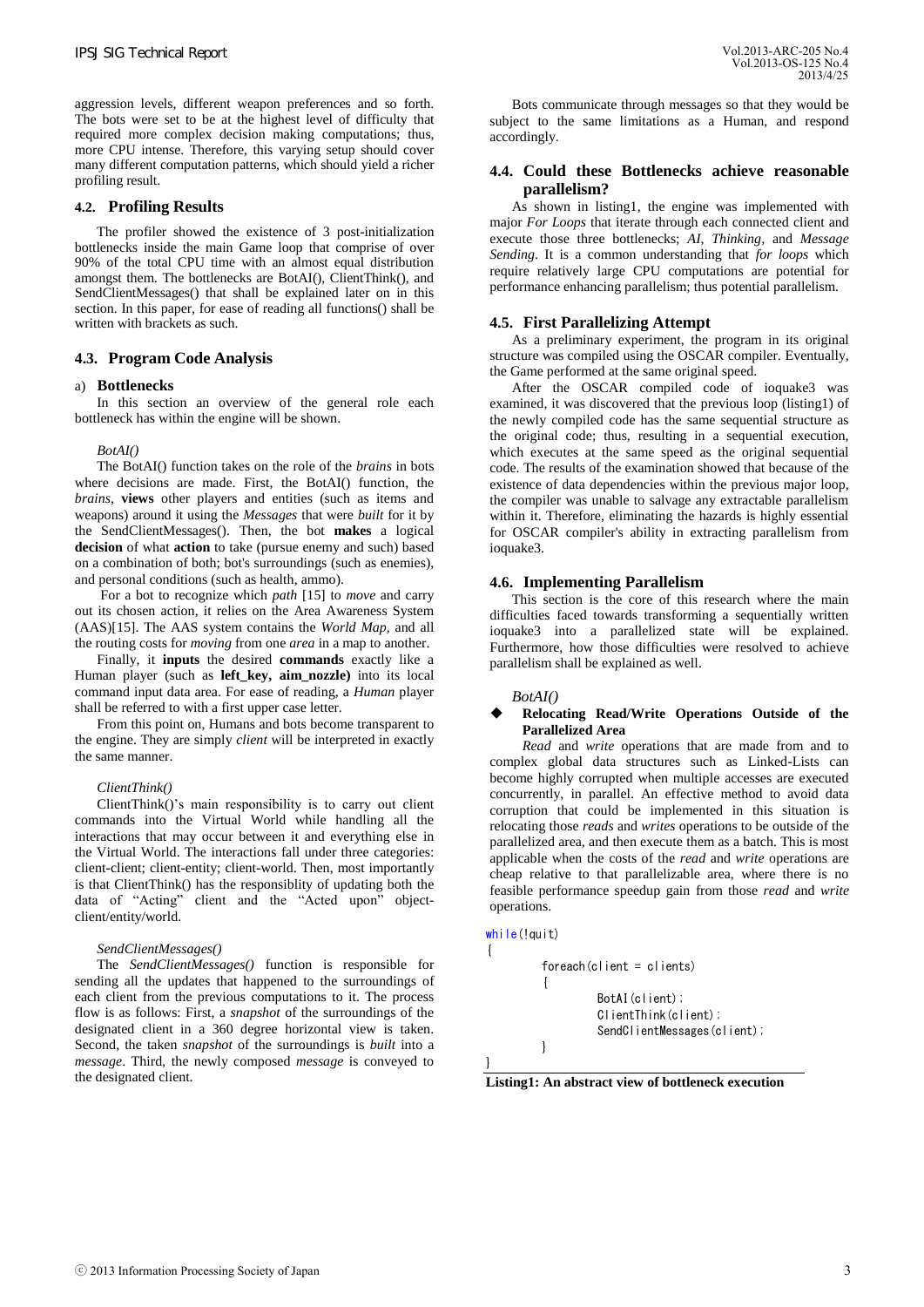For example, one common feature in networked Games is the *chat* feature. In ioquake3, the bots are designed to have the ability to chat with other players, Humans and other bots. All chats are conveyed using chat messages (not to be mistaken with *Messages* used for updating player surroundings). These chat messages are read/written from/to a global Linked-List. To protect the consistency of that Linked-List when the encapsulating loop is parallelized, the read/write operations were moved, re-implemented, outside of that parallelized loop, and structured to be executed as a batch. This technique avoids any potential corruptions.

The example in listing2 shows the write operation which was **relocated** outside the parallel loop to avoid data race. The *write* was originally located after the execution of the *critical path*; therefore it was **relocated** to be **after** the parallelizable loop -for the sake of space only the *write* operation was displayed.

**Parallelizable-C: Local Static Variables**

Parallelizing compilers have difficulty analyzing static variables that are defined inside function scope. Therefore, such static variables were rewritten into automatic variables, while asserting the integrity of the program.

#### **Parallelizable-C: Localize read-only global variables**

Similarly, read only global variables were rewritten to become local since they confuse the compiler as being a race condition.

## *ClientThink()*

**Implementing Locks to Prevent Data Hazards**

Locking the Access to Complex Data Structures

To prevent hazardous situations in contended, globally shared, complex data structures such as Trees, an OpenMP[16] *critical* directives can be implemented to *lock* the *read* and *write* operations, and allow only one thread access at any time; thus avoiding any race conditions potentially caused by concurrent thread access to the same data piece. Those *locks* should be implemented in areas of low access frequency where they should not place any additional thread access wait times. For ease of reading the implementation of an OpenMP critical directive to prevent data contentions amongst threads shall be refered to as a *lock* throughout the remainder of this paper.

An example of a contended, globally shared, complex data structure is the *World Map Area Tree*, which represents the map that the players populate. During the *Initialization Stage,* this *World Map* is loaded, then based on a specific division algorithm it is split into area nodes then are composed into the tree leavs. Next, the Game engine maps clients into this *Area Tree* representation based on their current locations within the map*.* When a client executes a *Move()* operation, and leaves an area, a leaf they resided into another, the engine remaps the client into their new area. This remapping operation requires a dual set of *Link()* and *Unlink()* operations, as shown in Figure2.

To prevent this *Area Tree* from becoming corrupted by multiple concurrent remaps, links and unlinks, the Link() and Unlink() functions were *locked*.

#### ii. *Locking Illegal Private Data Access Amongst Threads*

Another type of data hazards that can be remedied with *locks* are functions where the executing thread has unmonitored access to private data of another thread. Having the potential for concurrent *read/write* situations this engine structure may lead to race conditions for the same data area when parallelized.

An example of this engine structure is *FireWeapon()* that executes the action of firing weapons of the iterating client and applying the damage on the spot to the target. Therefore, if more than one client *Fires a weapon* at the same target, both

```
//Parallelized For Loop
foreach(client = clients)
{
        BotAI(client);
}
//Batch write operations moved here.
foreach(client = clients)
{
        WriteChatMessages(client);
}
BotAI(client t *client)
{
        ...
        //WriteChatMessages(client);
        ...
}
```
#### **Listing2: Hazard prevention in pseudo code**

clients could be applying the damage concurrently, which could lead to a hazardous condition; thus a *lock* access to *FireWeapon()* was implemented, as shown in figure3.

Because a variable called *playerhealth* must remain unchaged through out the execution and only should be over written at the end of the function Fireweapon(). Therefore, the *lock* was required to be placed at the entry of the function, as shown in listing3.

## **Preventing Hazards by Transforming Memory Allocation from Temporary to Permenant**

Temporary allocation and dealloction of memory resources are potential for hazardous conditions if mutliple occurrances happen concurrently. Transforming temporary memory allocations to one-time permenant allocations eliminates the need for deallocations, and by *locking* the resulting one time allocation processes such hazards could be avoided.

An example of this is the action of *dropping weapons* upon client death. A *dying* client requires temporary memory allocation to drop the weapon they were holding last into the *world*. The *dropped weapon* is temporarily assigned an allocation from a shared memory pool, and then returned when the pool becomes empty and the allocation is no longer in use by the client, otherwise the memory allocation remains with the client during the session duration.

To prevent any hazardous situations from occuring, first the memory pool size was increased to the size that eliminates the need for any deallocations; thus, all first time allocations



**Figure2: The Move()-Area Tree relationship**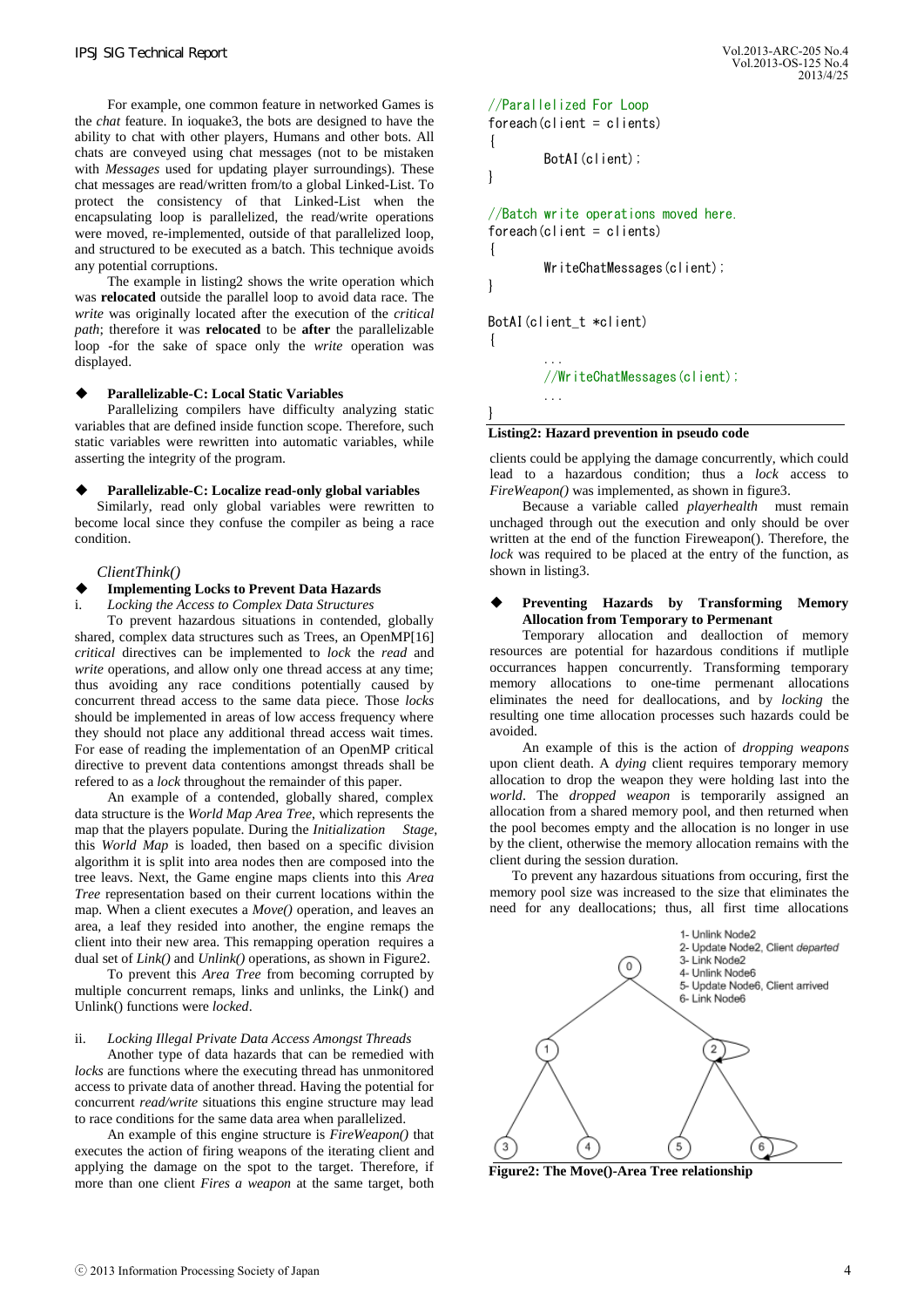

**Figure3: A view of the task flow of FireWeapon()** 

become permenant. Then, to prevent concurrent allocations those first-time allocations were *locked*. This technique prevents hazards with the small cost of additional memory that systems nowadays have abundance of.

#### *SendClientMessages()*

 **Transforming Global Variables into Localized Variables**

One method implemented in this work to avoid race over globally shared variables is to transform the shared global variable into a localized thread data.

For example, gSnapshotEntities is a globally shared variable that simulates a camera. gSnapshotEntities holds the IDs of entities that will be **built** into a **snapshot** of the surrounding entities' locations and movements. Therefore, if two or more clients need their snapshots to be **built** simultaneously, clients may *race* to use gSnapshotEntities, single camera.

gSnapshotEntities was replaced with lSnapshotEntities, which was implemented as a variable into the client's local data structure- a personal *camera*; thus, snapshots can be safely **built**  into the new local variable belonging to the designated client; thus avoiding any potential *race* conditions. The new structure of lSnapshotEntities was also implemented to be lighter weight, to increase memory efficiency.

## **Replicating Global Counters Jobs by the Use of Local Variables**

Global one-dimensional counters were originally implemented to regulate tasks, such as preventing duplicates in a list by acting as a unique tag for each newly created list, and **stamped** on each item entering that list to indicate that *this* item have been **added** to *that* list. This global counter is incremented

```
void ClientEvents( client_t *client ) {
 int event;
 foreach (event = client) {
 switch ( event ) {
   case EV_FIRE_WEAPON:
   //Restricts access to one instance at a time
   #pragma omp critical
   {
   FireWeapon( client );
   }
   break;
   }
 }
}
```
**Listing3: Pseudo code hazard prevention by using Locks**

with each iteration where a new list is created. Therefore, this action may cause race hazards when more than one list is being created concurrently.

As shown in the right-hand-side of the first line in the loop of listing4, a case of this was *gSnapshotC* that acted as a unique id number for each built snapshot. gSnapshotC was copied, **stamped**, into a **snapshotted** client *snapshotID* variable space and then incremented. This unique *gSnapshotC* ID was originally implemented to prevent the same client from being included into **the same** snapshot more than once, to prevent list duplicates.

The method of hazard prevention implemented here was by replacing the global variable gSnapshotC with a local variable that is unique in value amongst all clients such as clientID. Next, the now obsolete gSnapshotC was deleted. Then, the unique clientID number of the iterating client was copied into the snapshotID instead of the deleted gSnapshotC; thus eliminating any possibility of race, as shown in the bottom line of that loop in listing4.

## **Transforming Tag Containers from 1-Dimensional Into Per-Thread Size**

Complimentary to the task in the previous topic, list duplicates prevention, a space for a unique listID, a **stamp** space, is required. When an item enters into more than a single list at a time, it must acquire a stamp per list; thus one **stamp** space is insufficient. Adding more **stamp** spaces equal to the size of the number of valid lists per-time is a proper solution.

Again as shown in the left-side of the top line in the loop of listing4, a client that is built into a snapshot uses the local snapshotID to hold the unique snapshotID tag that was gSnapshotC in the sequential state, and later clientID. If that client is to be built into more than one *snapshot* concurrently, it requires a snapshotID container per concurrent *snapshot* built.

Therefore, the client's snapshotID was re-implemented from a 1-dimentional integer variable to an array of integers with size equal to the number of simultaneously running threads, while making the proper modifications to preserve the integrity of the program as shown on the left-side of the bottom line of that loop in listing4. In listing4, *omp\_get\_thread\_num()* is a function from the OpenMP[16] library that returns the thread number that is currently executing.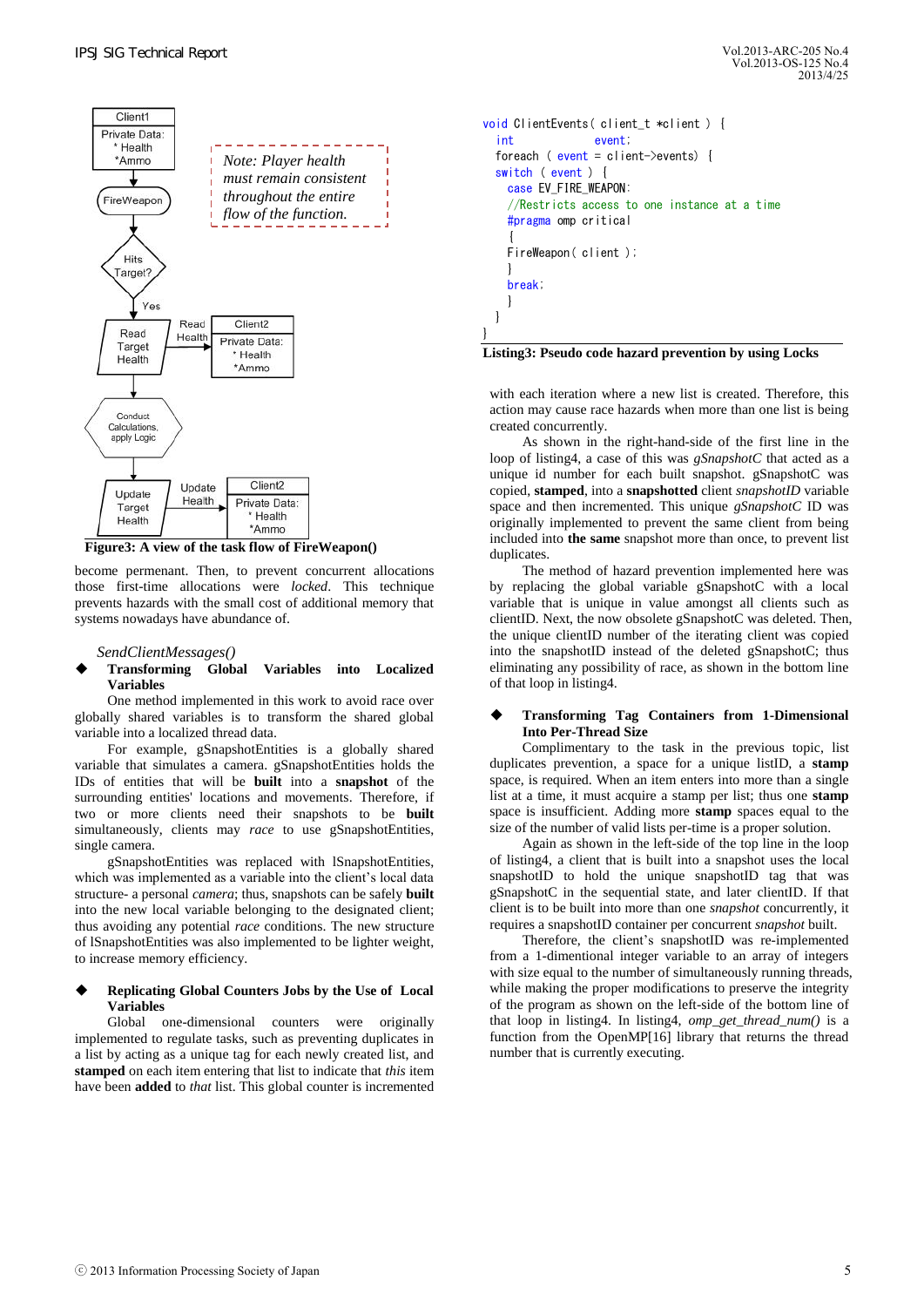//Parallelized For Loop foreach(client = clients) { //snapshotClient->snapshotID = gSnapshotC++; snapshotClient->snapshotIDArr[omp\_get\_thread\_num()]  $= c$ lient->ID; }

**Listing4: Hazard prevention in pseudo code**

## **Parallelizable-C: Array[Array[struct\_t]]**

Based on the Parallelizable-C rules, *Array[Array[struct\_t]]* is a data structure that is difficult to analyze when attempting to extract parallelism. Therefore, all such structures were reimplemented to be compliant to the Parallelizable-C rules, such as the format of Array[struct\_t], while maintaining that the integrity of the program is not be broken.

## **4.7. Power Reduction**

Multicore parallelism opens the opportunity for power reduction. In the case of reducing power by using the OSCAR compiler the target application must be examined to see which of the two power reduction schemes is most suitable, and measure the computational cost in CPU clocks. Video Games are implemented using a fundamental mechanism of "Game Frames", *Game Loop*, as a rule of thumb where the basic concept is similar to animating frames such as in movies. To give the appearance of motion for still pictures, frames are displayed at a certain rate per second; in ioquake3 it is 30 frames per second. Furthermore, the logic that happens within a single frame of 33 milliseconds must be calculated before the next frame is displayed. Therefore, this 33 millisecond is in other terms a deadline for the CPU to finish the processing load; thus, deadline power consumption scheme is most fitting for this experiment. Furthermore, the accumulative computational cost for the bottlenecks in ioquake3 is approximately 15000 CPU clocks per frame.

#### **5. PERFORMANCE RESULTS**

#### **5.1 Speedup**

To measure the impact of the modifications made in this experiment, the performance of the parallelized ioquake3 was compared with the original, sequential version on a multi-core platform. The measurements covered all three bottlenecks. Because the three bottlenecks comprise of over 90% of the total CPU load in a single Game session, the results will be taken as an indicator of the overall performance change.

#### **IBM POWER5+**

All Game matches were executed using 112 Bots and score limited where a bot earns a point for every kill it makes, and immediate *respawn* settings. *Spawn*, is the act of the engine **placing** a player into the virtual world in a session. *Respawning* is the act of *spawning* a player after death. With immediate respawning the map should be occupied with 112 bots almost all of the session length, which should mean that the CPU load will always be at its highest. The measurements were made for 5 seconds, which should be enough to cover all processing scenarios. To examine what influences performance, several session variations were created, which will be explained next.

The engine has total control over spawning locations. However, the order in which players are spawned can be controlled by the host user. Different spawning orders should yield different initial spawning locations, which should result in bots encountering a relatively different type of enemies in each order. To examine whether or not different enemies yield



#### 1-core 2-cores 3-cores 4-cores 5-cores 6-cores 7-cores 8-cores **Figure4:Performance results of Spawning Order-A inQ3dm1**



**Figure5:Performance results of Spawning Order-B inQ3dm1**



1-core 2-cores 3-cores 4-cores 5-cores 6-cores 7-cores 8-cores **Figure6:Performance results of Spawning Order-A inQ3dm3**

different bot computations two spawning orders were created, Spawning Order-A, and Spawning Order-B.

Another aspect that was taken into consideration was map structure. To examine if different map structures yield different bot computations two maps were included into the performance examination, map Q1dm3 that is a single layered map, and Q3dm3 that is a multi-layered map.

Three different setups were readied: 1) Spawning Order-A in Q1dm3, a single-layered map, this shall be the performance baseline. 2) Spawning Order-B in Q1dm3 map, this setup is to investigate if different enemies influence bot computations. 3) Spawning Order-A in Q3dm3, a multi-layered map, to investigate if map structure influences performance.

Similarly, to avoid the OS influencing the measurements, each setup using the sequential and parallel implementations was executed 100 times, and then the fastest execution was chosen as the first experimental result. The experiment was conducted on an IBM POWER5+ platform, which is equipped with 8-cores at clock-rate 1.5 GHz, 16 GB of RAM. Each processor core has access to 32+32 KB/core of L1, 1.9MB of L2 and 36MB of L3 dedicated cache. The **gettimeofday** function from the **time** Linux C-library was implemented as the measuring instrument.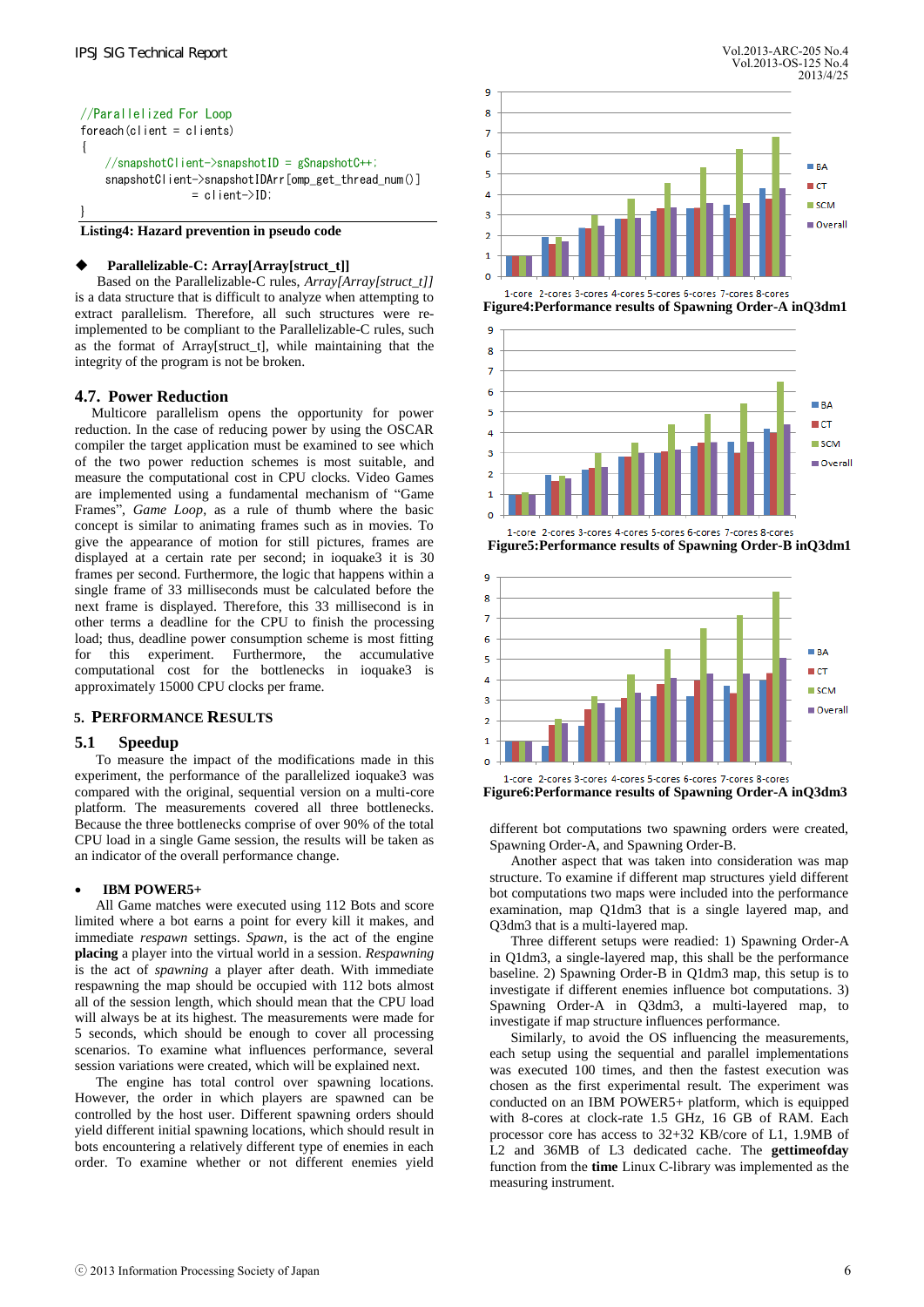As shown in figure 4, 5 and 6, the speedup measurements shows that the program scales fairly well with all three setups displaying an almost identical grades of speedup. The performance displayed a great amount of speedup at all number of cores, where the 1<sup>st</sup>, 2<sup>nd</sup> and 3<sup>rd</sup> setups at 8-cores achieved 4.3, 4.43 and 5.1 respectively.

Reasoning for the added performance in the third setup can be attributed to the change in map structure from single-layer, 1<sup>st</sup> & 2<sup>nd</sup> setup, to multi-layered, 3<sup>rd</sup> setup. In a multi-layered map the frequency of client interactions is less than the first two maps; thus, execution of clients interaction computing functions such as *fireweapon()* (*locked* area) becomes less than in the first two setups. Therefore, the 3rd setup has less *lock* induced waiting time in ClientThink(). This also can be seen in figure6 where ClientThink() in the  $3<sup>rd</sup>$  setup outperforms the first two setups.

Furthermore, SendClientMessages() displayed a linear speedup, as shown in Fig 4, 5 and 6. The lack for an access to a cache analyzer made it difficult to examine the definite reasoning for this behavior. However, it can be assumed that because SendClientMessages() abides by the Parallelizable-C rules more than ClientThink() and BotAI(), it exhibited a better performance. Furthermore, a frequently accessed global variable called **level.gEntities** that holds important entity data was called and accessed by all three bottlenecks. Therefore, there is a high possibility that **level.gEntities** was already in the cache when SendClientMessages() needed to access it; thus, no time was spent in retrieving it.

Further analysis of the results shows that the speedup does not step up from 6-cores to 7-cores in all three setups. This lack of added speedup at 7-cores can be associated with ClientThink() slightly underperforming at 7-cores, shown in the previous figure. Due to the lack of proper analytical tools it was difficult to identify the exact cause of this behavior. However, since different structures and different enemies did not influence this behavior, it might be related with a parallel aspect such as unfair load balancing.

#### **RPX**

Now the second experimental results will be shown, which were conducted on an RPX. The RPX machine is equipped with 4-cores at clock-rate 648 MHz, 2 GB RAM. Each processor core has access to 32+32 KB/core of dedicated cache Therefore, because of the inherited difference between the two machine's specifications a slightly more general approach was made into evaluating the speedup on RPX. On RPX, ioquake3's overall performance and the power consumption optimization of the base-line map were evaluated. Last, a Game session of 32 bots of the baseline setup was the most suitable for RPX that gives the optimum amount of computing load.

As shown in figure 7, the speedup measurements show that



**Figure7: Speedup results obtained on RPX**

ioquake3 scaled relatively well with the base-line setup, displaying a 2 times speedup at 4-cores.

#### **5.2 Power Reduction on RPX**

On the one hand, figure 8 shows the power consumption of a 32 bot Game session of the sequential version on RPX. As the figure shows, RPX consumed in between 1.6 and 1.8 watts. On the other hand, figure 9 shows the power consumption of a 32 bot Game session of the compiled version of ioquake3 that is parallelized for 4-core and optimized for low power consumption. As the figure shows, RPX consumed in between 1.1 to 1.4 watts.

The results of the optimized low power consumption by OSCAR compiler for ioquake3 show a %73 reduction in power consumption on average.

## **6. CONCLUSIONS**

This paper has described the experience of achieving enhanced performance and power reduction in ioquake3 by the use of the OSCAR parallelizing compiler. The autmatically parallelized Game by the compiler from the revised sequential program of the Game was found to achieve a 5.1 faster performance at 8-threads on an 8-core IBM POWER 5+ platform, and 2 times speedup using 4-threads on an 4-core RPX machine than the original. And consequently, It was also found that the OSCAR compiler could help reduce the power consumption by %27. The areas of the program that were majorly modified to follow the Parallelizable-C rules and avoided *lockage* and SendClientMessages() exhibited the highest level of performance speedup. Moreover, this speedup in performance proves that taking advantage of Game-specific knowledge can greatly help reduce data contentions, and hazardous conditions, and with reduced *lockage* higher performance could be produced[13].



**Figure8: Power consumption on RPX without power optimization**



**Figure9: Power consumption on RPX using power optimization**